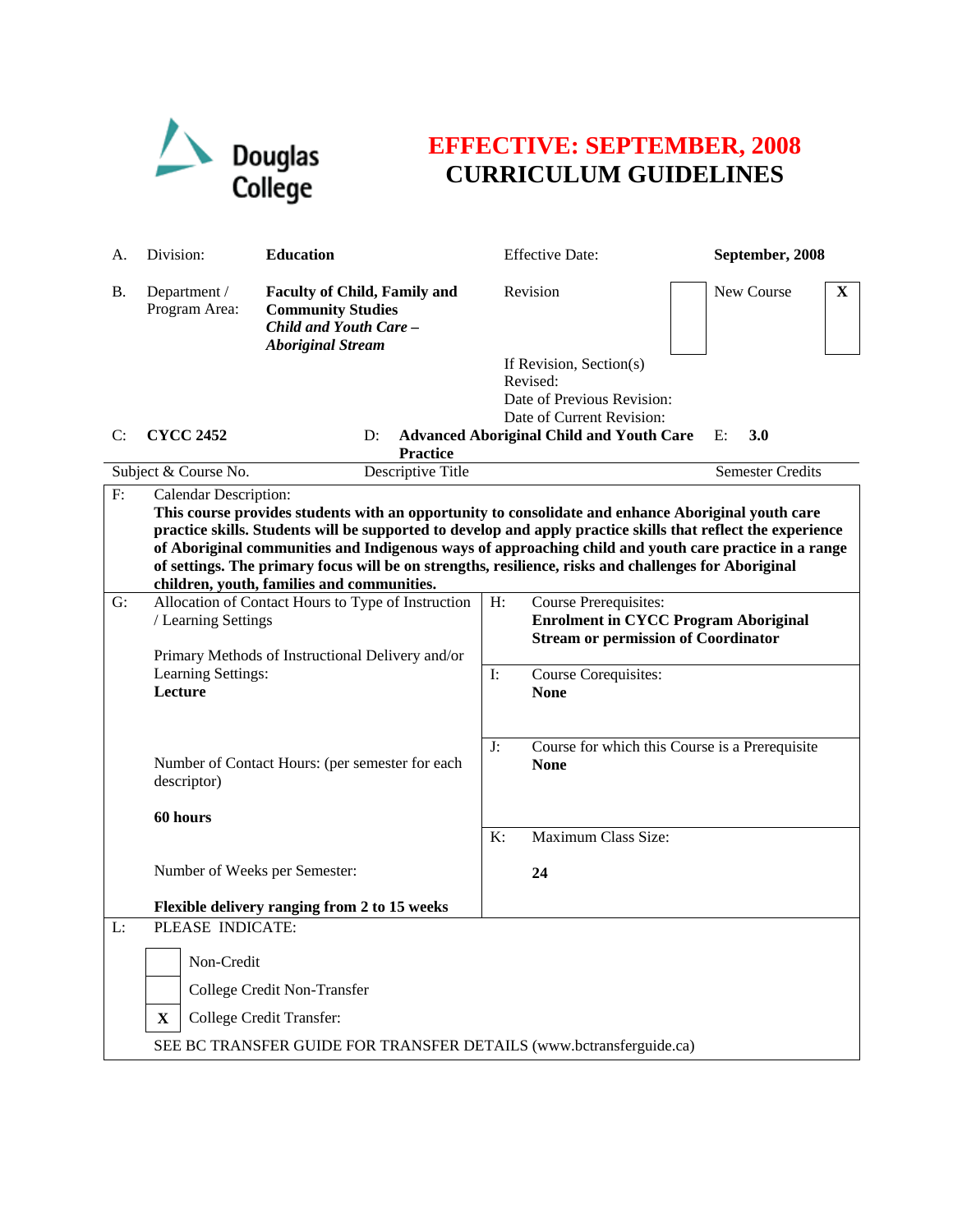| M: | Course Objectives / Learning Outcomes<br>Upon successful completion of this course, the student will be able to: |                                                                                                                                                                                                                                                                                                                                                                                                                                         |  |  |
|----|------------------------------------------------------------------------------------------------------------------|-----------------------------------------------------------------------------------------------------------------------------------------------------------------------------------------------------------------------------------------------------------------------------------------------------------------------------------------------------------------------------------------------------------------------------------------|--|--|
|    | 1.                                                                                                               | Identify factors and conditions in the individual, family, community and society that foster<br>resilience                                                                                                                                                                                                                                                                                                                              |  |  |
|    | $\mathbf{2}$ .<br>3.                                                                                             | Identify factors and conditions that put Aboriginal children, youth and families at risk<br>Understand and use strengths based, culturally appropriate strategies for working with                                                                                                                                                                                                                                                      |  |  |
|    | 4.                                                                                                               | children, youth and families who are at risk<br>Understand and use inclusive practice strategies that respond effectively to a diversity of<br>cultures, religions, family structures, sexual orientations, gender identities and socioeconomic<br>conditions                                                                                                                                                                           |  |  |
|    | 5.                                                                                                               | Describe and begin to use the Circle of Courage (belonging, mastery, independence and<br>generosity) in relation to work with children, youth and families                                                                                                                                                                                                                                                                              |  |  |
|    | 6.                                                                                                               | Describe and begin to use the Medicine Wheel in relation to work with self and with children,<br>youth and families                                                                                                                                                                                                                                                                                                                     |  |  |
|    | 7.                                                                                                               | Describe and use the Ecological Systems Theory model in relation to work with children, youth<br>and families                                                                                                                                                                                                                                                                                                                           |  |  |
|    | 8.<br>9.                                                                                                         | Research, discuss, apply and share knowledge about a particular practice issue<br>Discuss assessment from the perspective of Aboriginal children, youth and families                                                                                                                                                                                                                                                                    |  |  |
|    |                                                                                                                  | 10. Develop the ability to use effective crisis resolution strategies.                                                                                                                                                                                                                                                                                                                                                                  |  |  |
| N: |                                                                                                                  | Course Content: The following global ideas guide the design and delivery of this course:                                                                                                                                                                                                                                                                                                                                                |  |  |
|    | $\bullet$                                                                                                        | Children, youth, families and workers have a diversity of culture, spirituality, religion, family<br>structure, sexual orientation, gender identity and socioeconomic conditions. Recognition of and<br>response to diversity is central to effective working relationships between children, youth,<br>families and communities                                                                                                        |  |  |
|    | $\bullet$                                                                                                        | A significant number of children and youth that Child and Youth Care Counsellors work with                                                                                                                                                                                                                                                                                                                                              |  |  |
|    |                                                                                                                  | are "at risk". Understanding why and exploring the issues facing populations of children and<br>youth who are at risk is central to effective child and youth care practice. The issues include:<br>learning disabilities, ADHD and/or neuromotor difficulties; foetal alcohol syndrome, depression<br>and potential suicide; street life; abuse; delinquency; post traumatic stress disorder, family<br>crisis, poverty, and so on     |  |  |
|    | ٠                                                                                                                | Stress and crisis are often major causal factors of increasing difficulties in the lives of Aboriginal<br>children, youth and families. Effective responses to stress and crisis can support children, youth<br>and families to adapt to difficult circumstances in culturally affirming ways including seeking<br>additional support when necessary, discovering effective ways to cope and change and building<br>on their resiliency |  |  |
|    |                                                                                                                  | Given the legacy and impact of colonization, many Aboriginal individuals and families<br>experience a sense of grief and loss. Recognition of the impact of loss on Aboriginal peoples is a<br>starting place for working with individuals and families. Culturally appropriate practices and<br>approaches to wellness provide a sense of hope and help individuals and families discover new<br>possibilities for the future          |  |  |
|    | $\bullet$                                                                                                        | Child and youth care practitioners work in and with a variety of systems that include Aboriginal<br>and mainstream services. An understanding of relevant systems and an ability to collaborate<br>with other systems is an essential aspect of good practice                                                                                                                                                                           |  |  |
|    | $\bullet$                                                                                                        | The ability to participate in a collaborative planning process with others is a necessary,<br>sometimes frustrating and often joyful part of the work                                                                                                                                                                                                                                                                                   |  |  |
|    | ٠                                                                                                                | Assessment is essential to understanding and planning. Assessment is a collaborative process<br>that supports the active involvement and self-determination of the children, youth, families and<br>communities with whom we work                                                                                                                                                                                                       |  |  |
|    | $\bullet$                                                                                                        | Child and Youth Care Counsellors document their work. Documentation holds the practitioner<br>accountable and contributes to continuity but also directly impacts the people with whom child<br>and youth care counsellors are working. Documentation, reports and course assignments must<br>always respect confidentiality, focus on assets and capacity and be mindful of potential<br>audiences.                                    |  |  |
|    |                                                                                                                  |                                                                                                                                                                                                                                                                                                                                                                                                                                         |  |  |